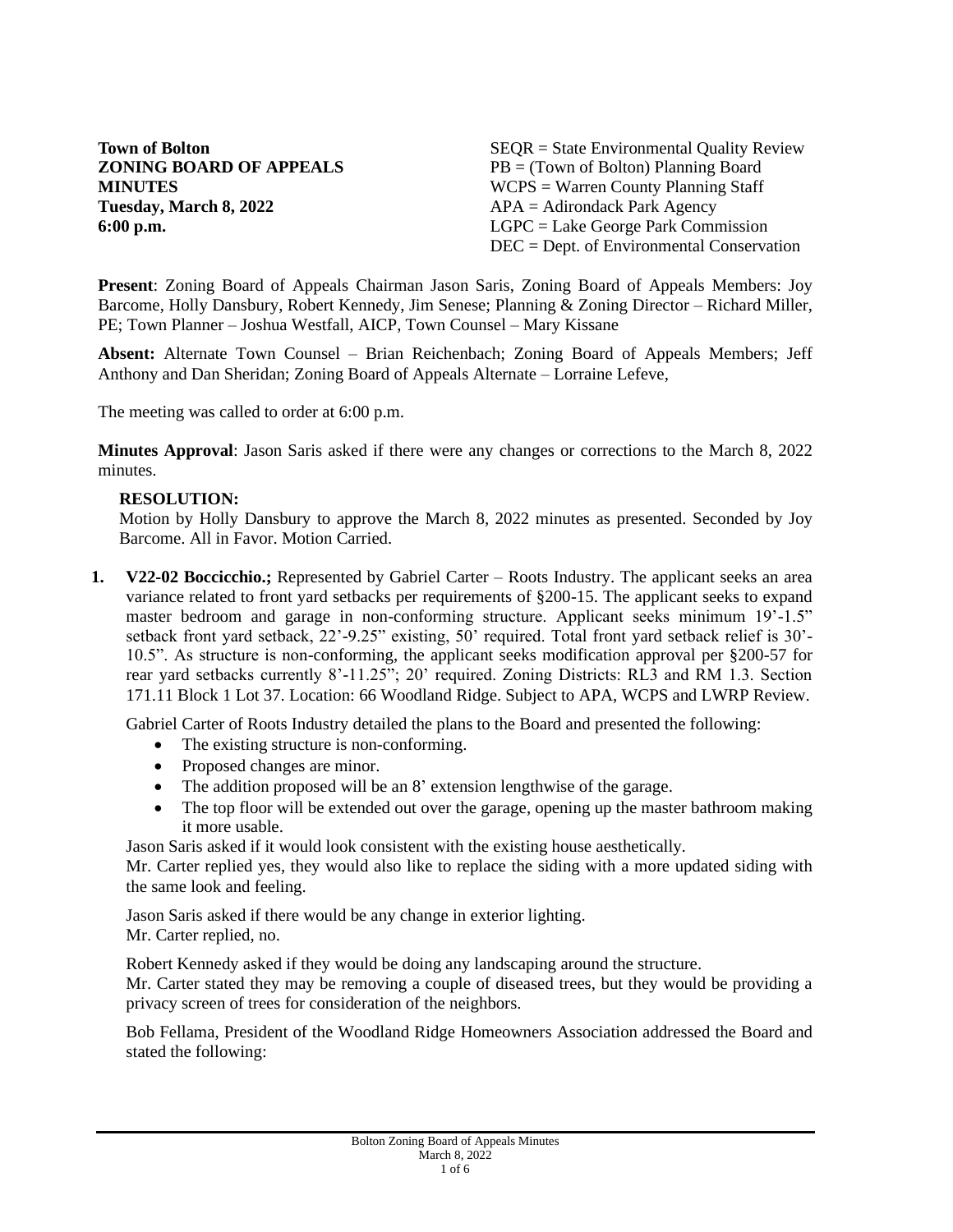- The Association would require landscaping to screen new decking from neighboring properties.
- The extension of the garage is about 50% of what exists.
- The new entryway would need dark sky compliant lighting if changed.
- The Woodland Ridge Association Board has approved this project.

Joy Barcome asked if there would be landscaping to screen the project. Mr. Carter replied yes.

# **RESOLUTION**

The Zoning Board of Appeals received an application from Boccicchio (V22-02) for an area variance as described above.

And, due to notice of the Public Hearing of the ZBA at which time the application was to be considered having been given and the application having been referred to the Warren County Planning Staff.

And, whereas the Warren County Planning Staff determined that there was No County Impact.

And, after reviewing the application and supporting documents of the same, and public comment being heard regarding the application; this Board makes the following findings of fact:

- The benefit could not be achieved by other means feasible to the applicant besides an area variance. This is a minor extension to a pre-existing non-conforming structure.
- There will be no undesirable change in the neighborhood character or to nearby properties. This will be an improvement and add to the aesthetics of the neighborhood.
- The request is not substantial.
- The request will not have an adverse effect or impact on the physical or environmental conditions in the neighborhood or district.
- The alleged difficulty is self-created. This is a pre-existing, non-conforming structure.
- The benefit to the applicant is not outweighed by the potential detriment to health, safety, and welfare of the community.

Now, upon motion duly made by Joy Barcome and seconded by Robert Kennedy, it is resolved that the ZBA does hereby approve the variance request as presented with the following conditions:

1) There shall be landscaped screening.

2) All exterior lighting is to be "dark sky compliant" and downward facing and shielded.

It is hereby determined that the action to be taken is consistent with the Town of Bolton Local Waterfront Revitalization Program policies and standards. **All in favor. Motion Carried.**

**2. V22-03 Lake George Club;** Represented by Hutchins Engineering. The applicant seeks an area variance related to shoreline setback requirements per §200-15, shoreline regulations per §200-37 and for maximum cut requirements per §200-46, for the construction of a new maintenance building. Applicant seeks a 33' shoreline setback; 75' shoreline setback required; total shoreline setback relief requested is 42'. Applicant seeks to place stormwater basin within 5' of the top of slope from a stream bed, 10' clearing limitation applies per §200-37(B)(6); relief requested 5'. Applicant seeks allowable cut to be increased to 11' from 6'; relief requested is 5'. Zoning Districts: RM 1.3 and LC 25 with construction occurring only in RM 1.3. Section 213.09 Block 1 Lot 6 Location: 4000 Lakeshore Drive. Subject to APA, WCPS and LWRP Review.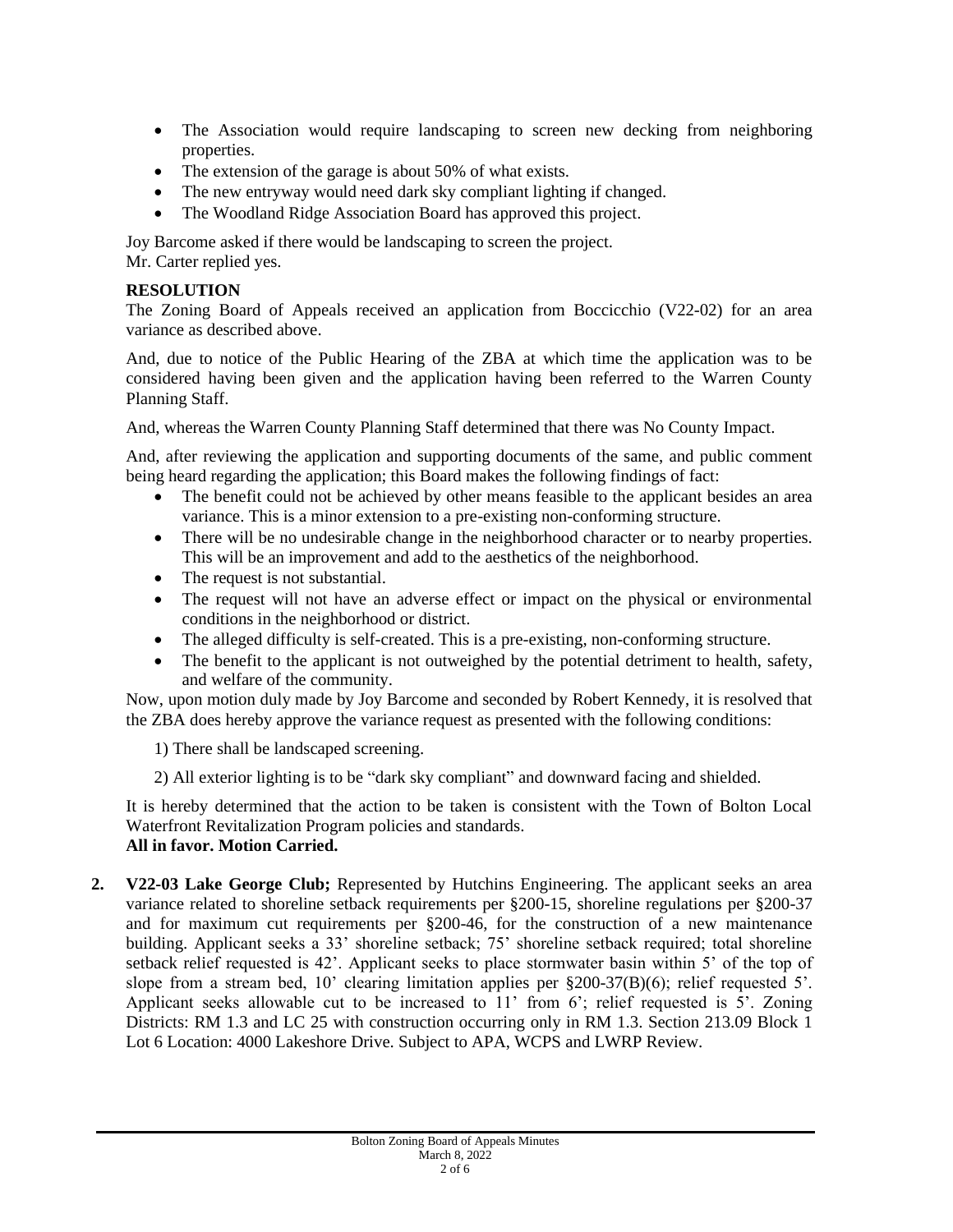Tom Hutchins of Hutchins Engineering presented the following:

- The applicant seeks a more sizeable structure to store equipment and boats.
- The property totals about 57 acres with 44.5 acres being located west of NY-9N.
- Property east of NY-9N is well encumbered by facility activities and uses.
	- o There is a long-range consideration of a future wastewater project which is envisioned to encumber currently vacant space on the east side.
- There is an existing road cut on the west side which would be improved.
- The applicants agents met with DOT engineers, and they concur that this would be the best access point to get to the proposed building.
- The building will be about 180' off the highway.
- It will be very difficult to see from the road.
- This proposal limits clearing as tight as possible.
- The site is not flat, and they have done a bunch of test excavation to find the best location to try and minimize the disturbance, and this area minimizes development impacts.
- There is a small intermittent stream that runs parallel to the proposed drive which is fed by a man-made pond further up on the site.
- The stream qualifies as a shoreline, and this is their challenge.
- The building is 33' from the stream.
- There is a cut limit that will be exceeded in two portions of the driveway for a safe entrance to the parcel and near where the driveway reaches the building.
- He detailed this on the plans.

Jason Saris stated that the shoreline setbacks are there to provide a buffer for the stream. He asked if there would be any runoff from the development that would reach the stream.

Mr. Hutchinson replied not without treatment. He depicted two stormwater treatment areas on the plans and explained how they would work. He said they have a stormwater plan which shows a modest decrease.

Jason Saris inquired about runoff from the drive out on to the road.

Mr. Hutchins stated DOT would be watching them on this and they would need to go through a permit process with them. He detailed a DOT catch basin on the plans that went under the road and onto the property on the east side.

Jason Saris asked if they would be making sure drainage would not run onto NY-9N.

Mr. Hutchins replied that they would have to, and that they would need to prepare a detailed cut plan for DOT.

Robert Kennedy asked if the driveway would be paved.

Mr. Hutchins explained that they would need to pave a minimum of 50' for DOT. They may go with gravel for the remaining portion. This would not be seeing a lot of traffic.

Holly Dansbury asked if there would be a well and septic for the building. Mr. Hutchins replied yes, there is a bathroom and wash sink for the maintenance employees.

Holly Dansbury inquired about the colors of the storage building. Mr. Hutchins replied that it was a wood framed, metal sided storage building that would be either

black or dark brown.

Holly Dansbury asked if the building would be strictly for storage and maintenance. Mr. Hutchins replied yes, it would not be used commercially, and only used by Lake George Club staff only.

Holly Dansbury asked if they had considered moving the road further south to alleviate the shoreline setback issue.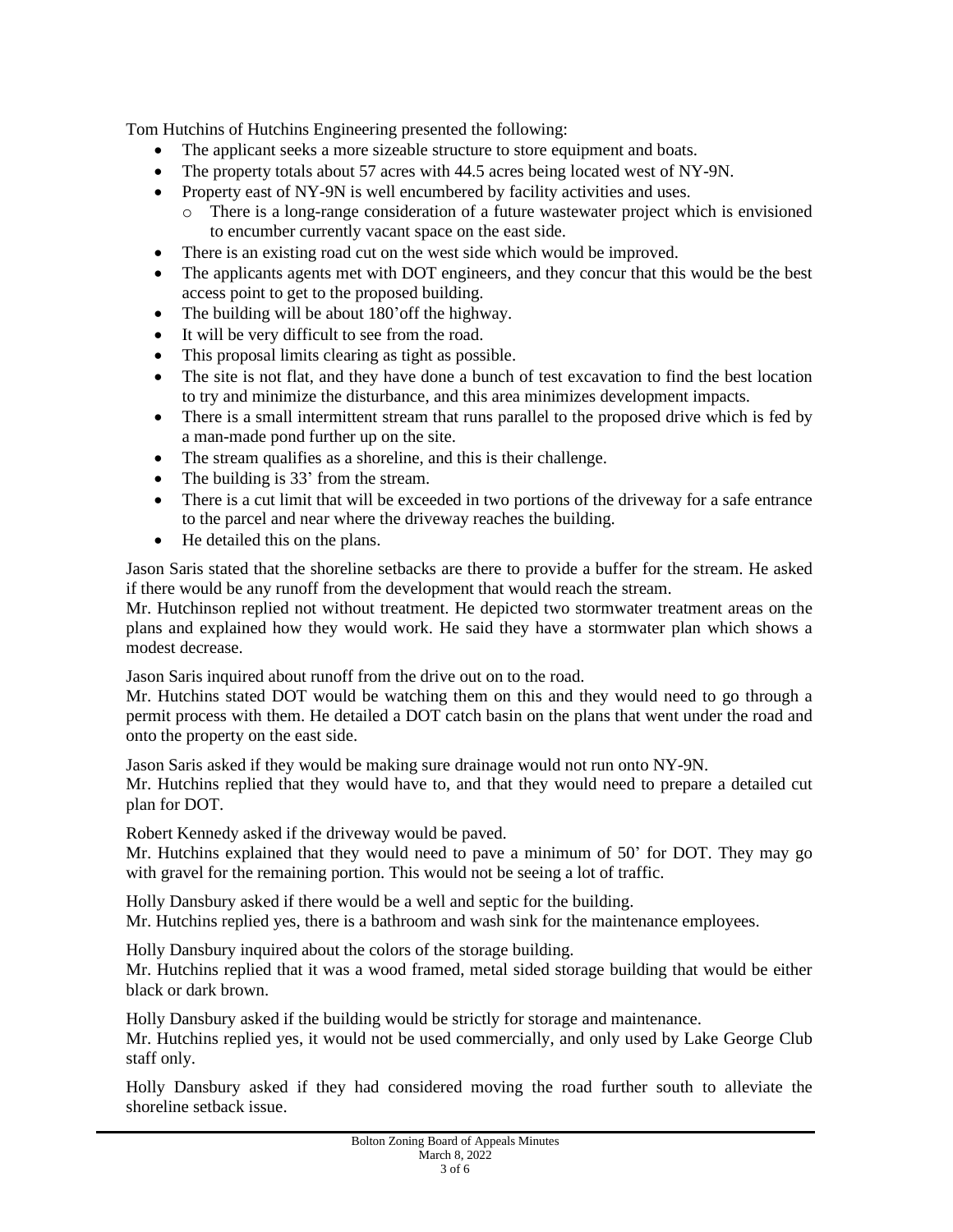Mr. Hutchins stated the road was already cut in and this was the best location with the least amount of disturbance due to the steepness of the terrain.

Jason Saris read a letter featuring concerns by the LG Waterkeeper relating to the granting of the variances.

Tom Hutchins said he has discussed the project with the Lake George Waterkeeper – Mr. Navitsky, and they have taken considerable effort to minimize the disturbance and have developed a considerable landscaping plan to minimize any impacts, and that he feels that the best and most feasible site for the garage on the entire property is west of NY-9N. He said he discussed locating the structure east of NY-9N with the club members, however due to numerous factors the property west of NY-9N is most suitable.

Joy Barcome asked why it would not be feasible on the east side of 9N.

Mr. Hutchins stated there was not a lot of open space available due to parking, recreation facilities and they are in the works to upgrade the wastewater system for the entire property on this side.

Jason Saris stated he thought that there would be aesthetic considerations too. Mr. Hutchins stated they have put a lot of consideration into this.

Robert Kennedy asked if the Club was planning to propose more buildings.

Mr. Hutchins replied that he did not believe so. He said they were in the process of designing a large upgrade to their wastewater system.

Jason Saris said reducing stormwater measures can be just as effective as a 75' buffer to the stream.

Jason Saris asked about the practical difficulty.

Mr. Hutchins said the logic was that the drive was already there and topographically this was the best and only area to place this building. They are putting in measures to best protect the stream.

Jim Senese said it appeared that they would be losing parking spaces if they placed this on the east side and he asked how many.

Mr. Hutchins stated they would be sacrificing approximately 30 to 40 parking spaces.

Holly Dansbury said aesthetically this building would not blend well with the existing structures on the east side.

Jim Senese asked Mr. Navitsky what sites he was referencing on the east side for the structure.

Mr. Navitsky said they feel that it may fit on the east side in the area north of the tennis courts or somewhere away from the parking spots. It seems as though, there are means to come up with options other than clearing for the building.

Mr. Hutchins stated they had evaluated several other options. His numerous discussions with the Building Committee have been with them directing him that the building be on the west side.

### **RESOLUTION**

The Zoning Board of Appeals received an application from Lake George Club (V22-03) for an area variance as described above.

And, due to notice of the Public Hearing of the ZBA at which time the application was to be considered having been given and the application having been referred to the Warren County Planning Staff.

And, whereas the Warren County Planning Staff determined that there was No County Impact.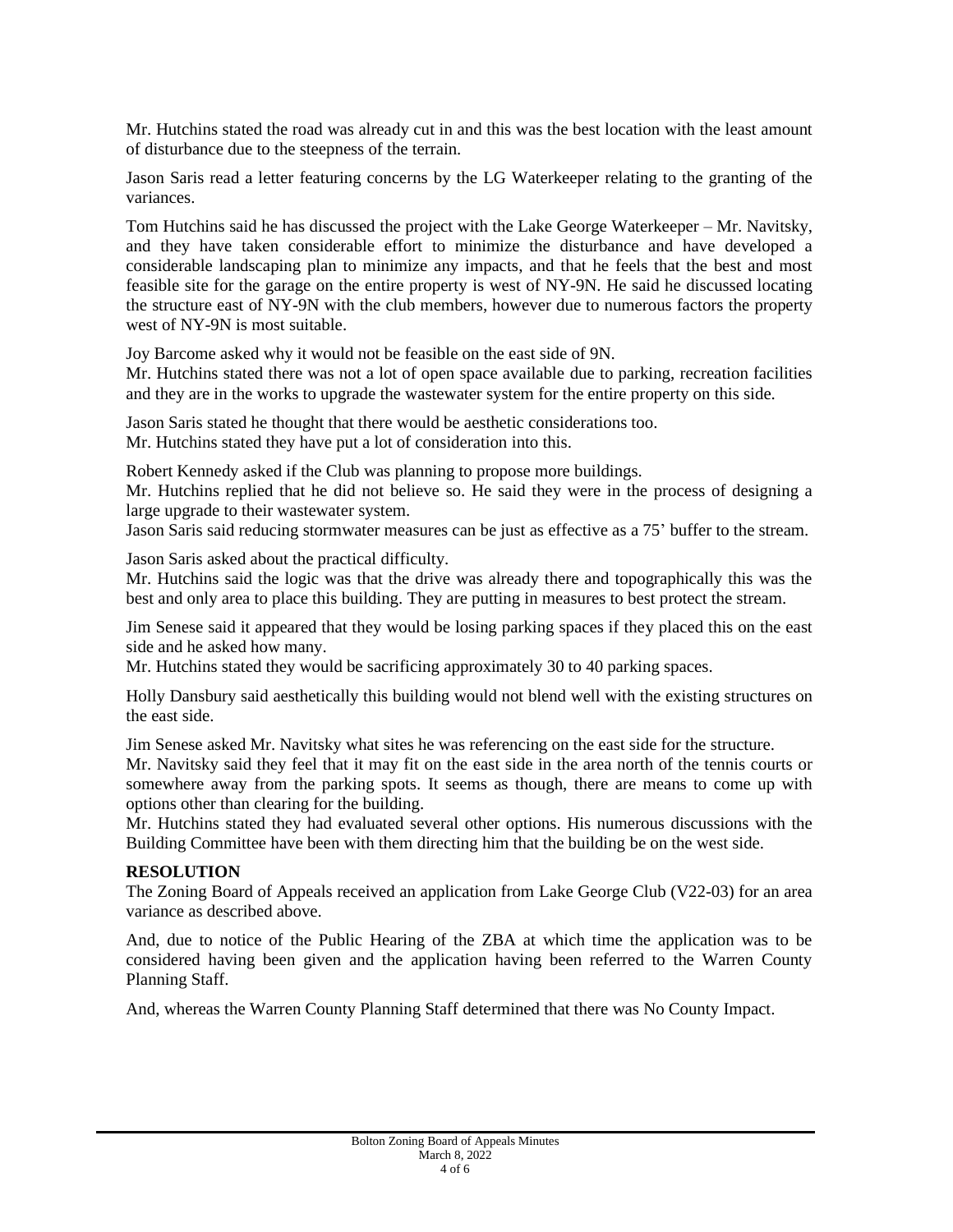And, after reviewing the application and supporting documents of the same, and public comment being heard regarding the application; this Board makes the following findings of fact:

- The application of the applicant is as described in Item #2 of the agenda.
- The benefit could not be achieved by other means feasible to the applicant besides an area variance. For the purposes that have been discussed.
- There will be no undesirable change in the neighborhood character or to nearby properties.
- The request is somewhat substantial.
- The request will not have an adverse effect or impact on the physical or environmental conditions in the neighborhood or district. As discussed, landscape and stormwater plans will be implemented.
- The alleged difficulty is self-created.
- Practical difficulty was demonstrated by the steep terrain and the utilization of a preexisting non-conforming drive.
- The benefit to the applicant is not outweighed by the potential detriment to health, safety, and welfare of the community.

Now, upon motion duly made by Robert Kennedy and seconded Holly Dansbury, it is resolved that the ZBA does hereby approve the variance request as presented with the following condition:

1) The landscape plan is to be included with the development of the plans.

It is hereby determined that the action to be taken is consistent with the Town of Bolton Local Waterfront Revitalization Program policies and standards. **All in favor. Motion Carried.**

**3. V22-05 Salamone**; The applicant seeks an area variance per §200-15 to construct a 10' X12' shed. Applicant seeks 8' side setback; 20' side setback required; Applicant seeks 12' relief. Zoning District RM 1.3. Section 186.00 Block 18 Lot 1. Location: 24 Nightingale Lane. Subject to APA, WCPS and LWRP Review.

### **\*Tabled at the Applicants Request\***

**4. V22-06 Lake Shore, LLC. (Kaufman);** Represented by Jeffrey Meyer, ESQ. The applicant seeks a variance related to §200-57 (B) the modification of a nonconforming structure. The applicant seeks to construct a deck to the rear of the property and perform interior renovations. Structure is nonconforming as it is located within the front yard setback where 50' is required. No encroachment shall be made into required setbacks. Zoning District; GB 5000. Section 171.15 Block 2 Lot 47. Location 4985 Lake Shore Drive. Subject to APA, WCPS and LWRP Review

Attorney Jeffrey Meyer presented the following:

- This is essentially an interior renovation.
- This is a pre-existing, non-conforming lot that triggers the need for a variance.
- They are removing the handicap ramp in the rear and replacing it with a 140 sq. ft. deck.
- The encroachment is less than what currently exists.
- This is in the rear of the building and is essentially invisible from the street.
- Located anywhere else would further impact the adjoining property owners.

Jason Saris asked if they were increasing any of the non-conformity. Atty. Meyer replied, no.

Jason Saris asked if they would be adding any exterior lighting. Atty. Meyer replied not that he was aware of on the deck.